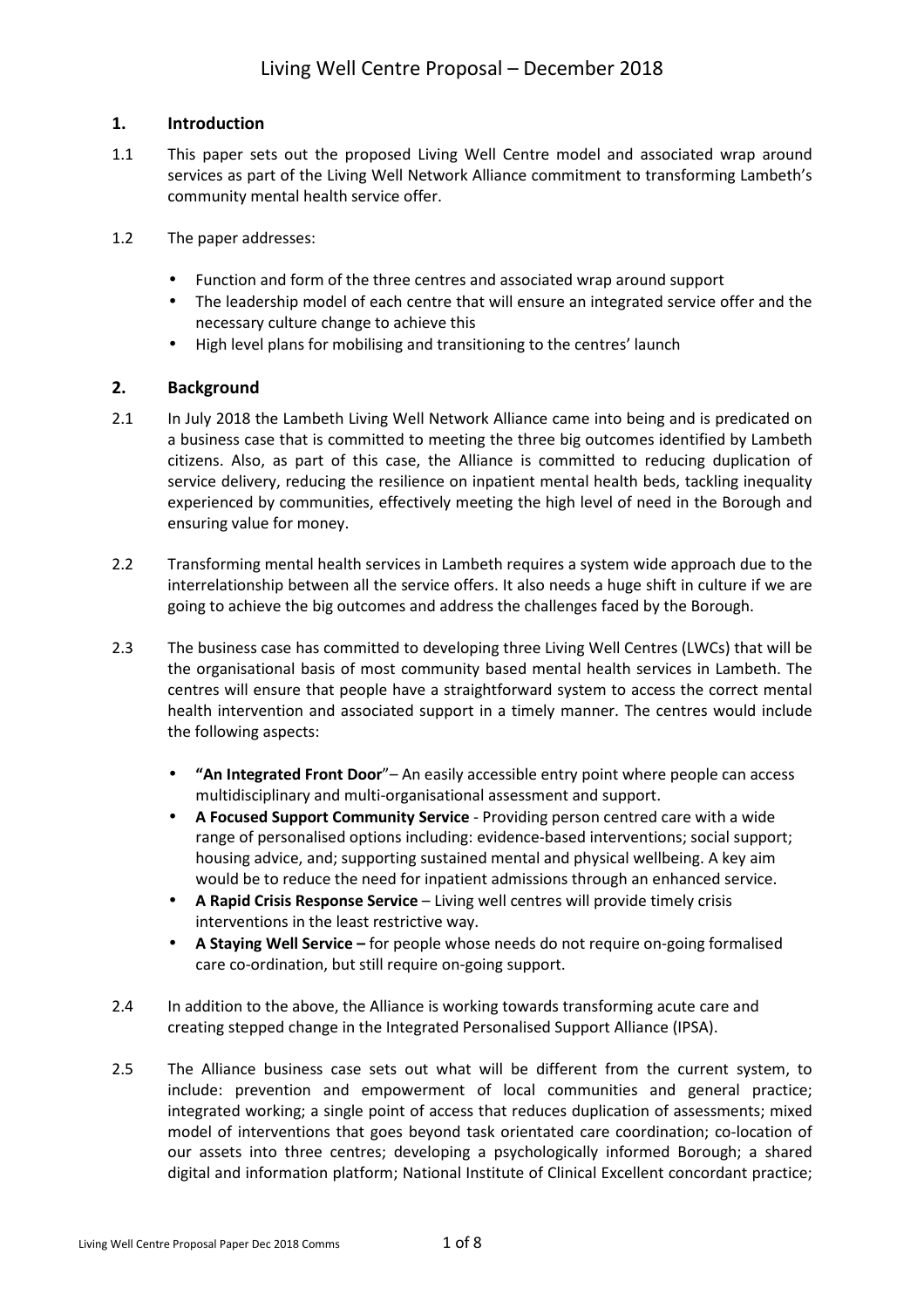community based extended crisis services; effective care and crisis planning; a crisis pathway that supports admission avoidance, and; targeted outreach of Black Asian and Minority Ethnic communities and care that is tailored to cultural need.

# **3. Living Well Centres' Form**

- 3.1 Three Living Well Centres are proposed that map against the Lambeth Local Care Network geography. Each centre comprise of an integrated front door that provides primary and secondary short-term interventions and an integrated focused support offer for people who need medium to long term support. The focused support offer will provide a mixed model of health, social and community voluntary sector interventions. These interventions will endeavour to support people to access least restrictive, enhanced primary care when they no longer require intensive secondary care interventions. This approach represents the early phase of the staying well service.
- 3.2 In order to support access and flow at the centres, three borough-based services will provide wrap around for the centres. They are: borough-based triage; mobile crisis response service, and; the borough-based outreach service.
- 3.3 The triage function will receive the majority of referrals for those people in need. Referral will be from a partner agency or through self-introduction. Usually, an introductory conversation will take place over the phone and the person will be either offered an intervention at the centre or be supported to access the Living Well Network universal offer.
- 3.4 The mobile Crisis Response service will offer an on the day crisis assessment for those people identified in acute distress by the Borough-based triage. Here, a practitioner(s) will conduct a trusted assessment and signpost the person to the most appropriate part of the system.
- 3.5 The outreach service is envisaged to be an offer that is provided by a number of network providers to be part of the different communities we serve, building trust and confidence between each community and the services available to them. This function will also advise the Centres how they can best tailor their support so it is culturally appropriate. The service will work in an integrated way with the Borough triage, crisis service and integrated front door to support the needs of individuals. The centres and other services still have a responsibility to provide outreach to communities as this is everybody's business.
- 3.6 Figure 1, below, provides an outline of the centre form and associated wrap around: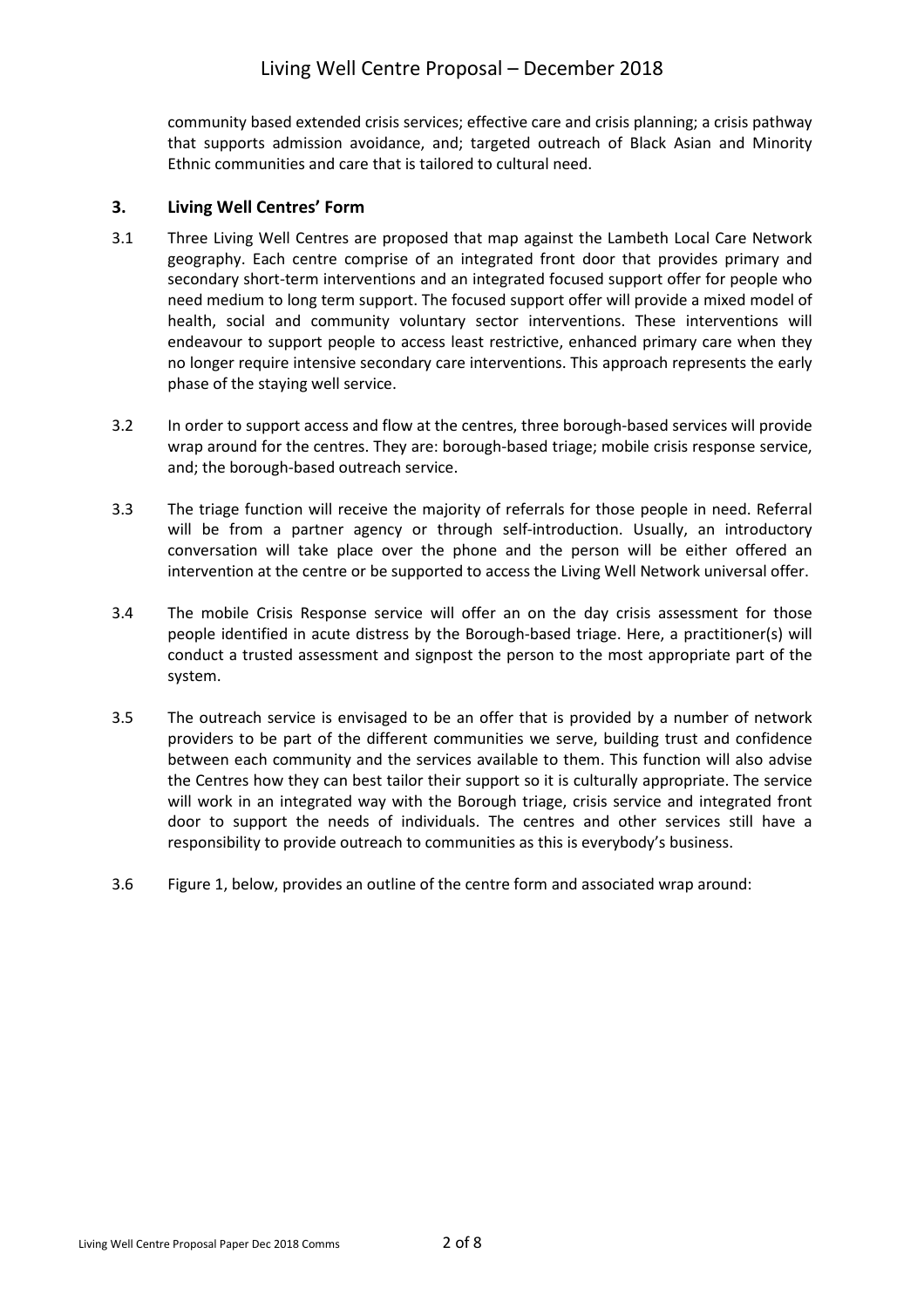



# **4. Living Well Centre Function**

4.1 The functions of each Living Well Centres are as follows.

## **Integrated Front Door**

- 4.2 Provides two functions: a short term primary care offer to include re-ablement or practical support, and; a short term secondary offer for people who in the main have needs that require intervention from a psychiatrist and/or nurses and occupational therapists. The primary care offer will be embedded in general practice (to be confirmed) who will receive support through a liaison psychiatry approach as already operated in the Living Well Network Hub.
- 4.3 The front door will also provide a social care function for people who require an assessment of care and support needs or where there are safeguarding concerns.
- 4.4 The primary and secondary offers consist of a multi-disciplinary team, which includes voluntary sector workers who provide support across the whole centre.

## **Integrated Focused Support**

- 4.5 Provides care and support for people whose needs require more long-term interventions. The integrated workforce of health, social care and community voluntary sector workers will provide a blended model of interventions. The interventions could include: diagnosis; psychological therapies; medication management; structured case management; supporting improvements in physical health and risk management; benefit and housing support; meaningful occupation, and; social inclusion.
- 4.6 Focused support will also provide a staying well offer for those people who no longer require secondary services and will instead be supported by network providers with arm's length support from a medication service. This model will support people in receiving an enhanced primary care offer. It is anticipated that over time the staying well offer will develop support for a large cohort of people.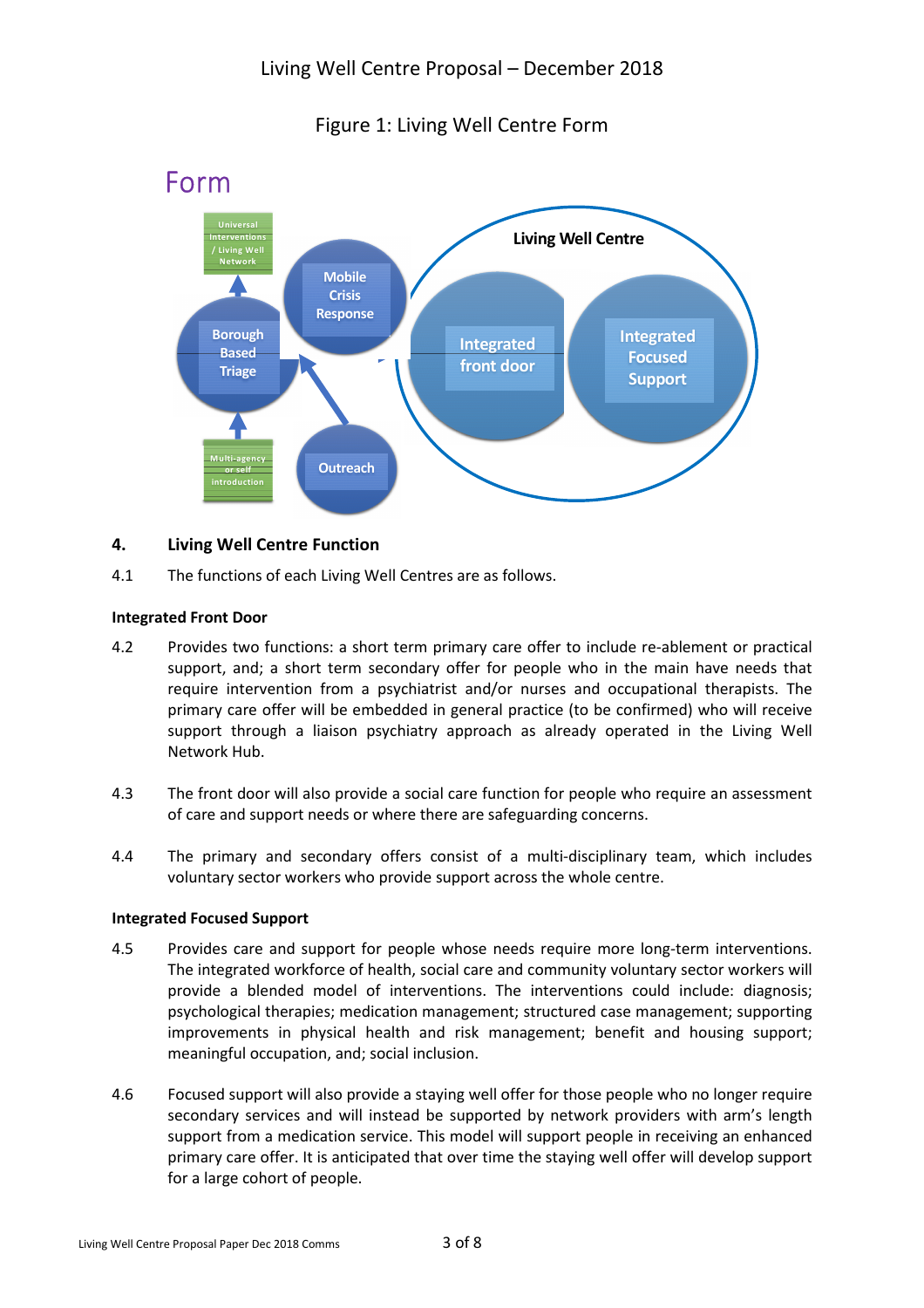## **Living Well Centre Wrap Around**

4.7 As discussed above, the centres will be supported by a Borough-based triage, crisis response service and a network provider led outreach offer. The function of these is as follows.

#### **Borough-based Triage**

- 4.8 This is a borough wide centralized service staffed by clinicians, social care staff and one voluntary sector lead worker. The team will direct people (following screening and assessment) to offers in either the wider network or to the mental health system's menu of options as a trusted assessor
- 4.9 It is important to underline that the triage is not about managing eligibility for accessing the centre. It will use its conversations to support people to ensure that their needs are met by the appropriate part of the system. The Living Well Network (LWN) as a whole provides a network of offers, including universal services, as well as those provided by network providers, charities, community groups and local initiatives that anyone can access – any of which could be better placed to meet a person's needs.
- 4.10 To ensure ownership by the centres for this part of the system, each Living Well Centre leader will spend one day per week in the triage to support the function.

#### **Crisis Mobile Response Service**

- 4.11 This is a 7-day service, initially open until 10pm (dependant on need), that provides crisis support for people who are new to services or not currently active. The service provides an on the day trusted crisis assessment and works between the triage and integrated front door. The practitioner will be skilled to provide a crisis assessment and formulate a plan in partnership with the person.
- 4.12 As a trusted assessor they will be able to accept people on behalf of the Borough Home Treatment Team and access inpatient beds where appropriate. The service will also support the Borough's safe space and form parts of an integrated crisis pathway with Home Treatment and Hospital Psychiatric Liaison.
- 4.13 As implied, this is not a replacement for Home Treatment, who will continue to provide alternative interventions to hospital admission and early step down from hospital.

#### **Outreach**

- 4.14 Mental health outreach is seen as 'everyone's business' and involves a clinical, social and voluntary sector integrated response from the outreach offer and the integrated front door itself. This includes dedicated resource to work with the communities we serve.
- 4.15 It is envisaged that this service will be delivered by appropriate network providers to engage and help support services in providing culturally appropriate and competent care. It will work in an integrated way with Borough triage, mobile crisis response, IAPT and the wider front door
- 4.16 The offer could include: supporting access to the right services; educating/training communities about mental health awareness; educating services about the different communities they serve; supporting community resilience, and; ensuring that outreach is everyone's' business.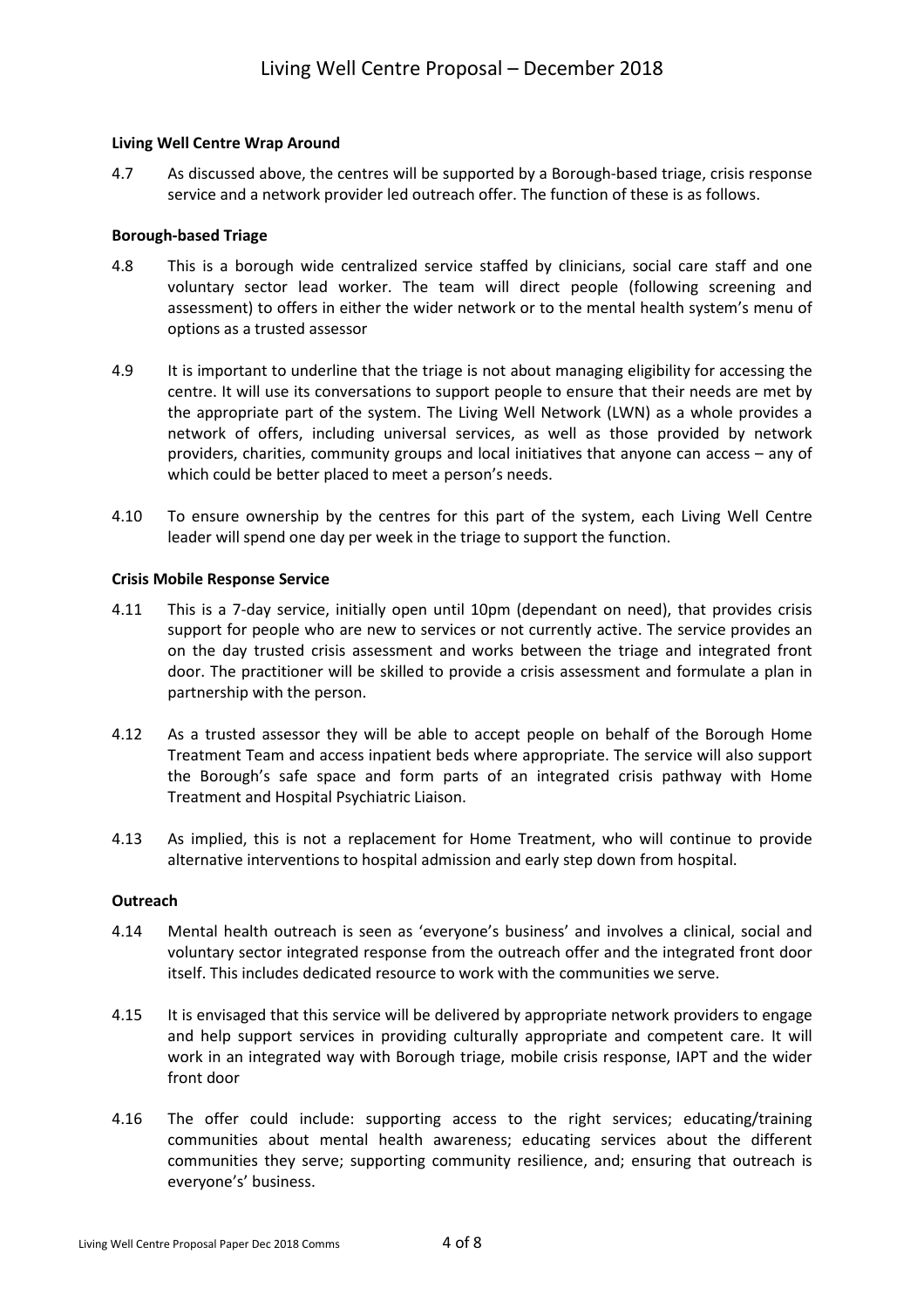## **5. An Integrated Workforce**

- 5.1 In order to realize our ambitions and achieve the culture change that is critical to delivering high quality services, we will develop and nurture an integrated workforce that comprises health, social care and community voluntary sector workers.
- 5.2 Our initial workforce strategy sets out to develop a well-led and capable integrated workforce that is "… engaged, are striving to deliver the best possible care and support for the people of Lambeth, are equipped to respond to the diverse communities we serve and are committed to achieving the Living Well Network Alliance outcomes and upholding our principles." We will achieve this by: developing innovative new ways of working; developing a positive workforce culture; ensuring the we have a capable workforce; providing authentic leadership; ensuring that we recruit and retain the best people, and; engaging the workforce and other stakeholders in the co-production of service design.
- 5.3 Critical to our success is leadership at all levels, which is integrated.

## **6. Leadership of the Centres'**

- 6.1 The leadership of the centres has been subject to much debate. The challenges have been to develop a future platform for delegated authority and ensure that we meet the needs of staff groups who are part of the integrated workforce. A balance that needs to be struck between ensuring that we provide opportunity for potential leaders across the Alliance and meeting professional, statutory and regulatory requirements.
- 6.2 In terms of the leadership structure above the centre, the Alliance Operational Team (AOT) consists of 'sovereign' leadership/management posts from each organisation, who report to the relevant Alliance Management Team (AMT) members. How the future centre leaders report into this needs to be confirmed so that each AOT member has a robust understanding of the centres' functioning and they are directly line managed by the most appropriate member. Figure 2, below, outlines the membership of the AOT: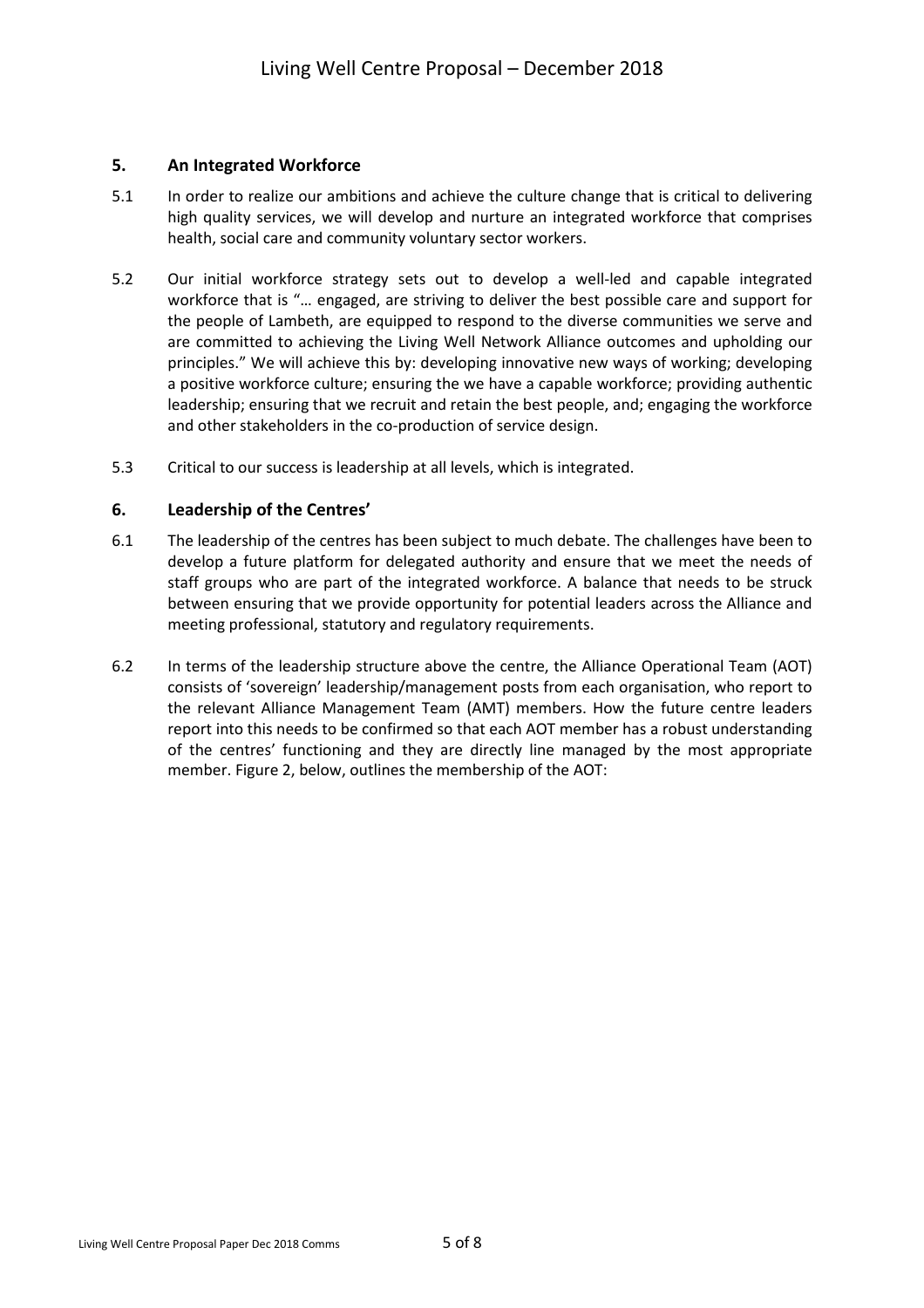

# Figure 2: Alliance Operational Team Proposed Membership

- 6.3 The centre leadership structure will be confirmed as part of the formal consultation process.
- 6.4 Integrating the workforce will be a key priority for the centre leader. We will use a coleadership model to ensure integration and are now in the process of developing systemwide leadership workshops.
- 6.5 The primary objectives of the centre leader will be to:
	- Safely and effectively deliver integrated care and support for people accessing the centre
	- Lead and manage within the parameters of delegated responsibility provided by the Alliance partnership organisations to sustain integrated working
	- Ensure the whole centre workforce adheres to the principles, values and outcomes of the Living Well Network Alliance
	- Effectively delivers on all delegated statutory and regulated duties with support from the relevant partner
	- Always strive to improve safety, quality and lead innovative practice

# **7. Workforce Plan**

7.1 Staff are of course key to successfully delivering the Alliance outcomes. Nurturing and developing a culture that encourages, enables and reinforces Alliance principles and ways of working will be at the heart of our workforce plan.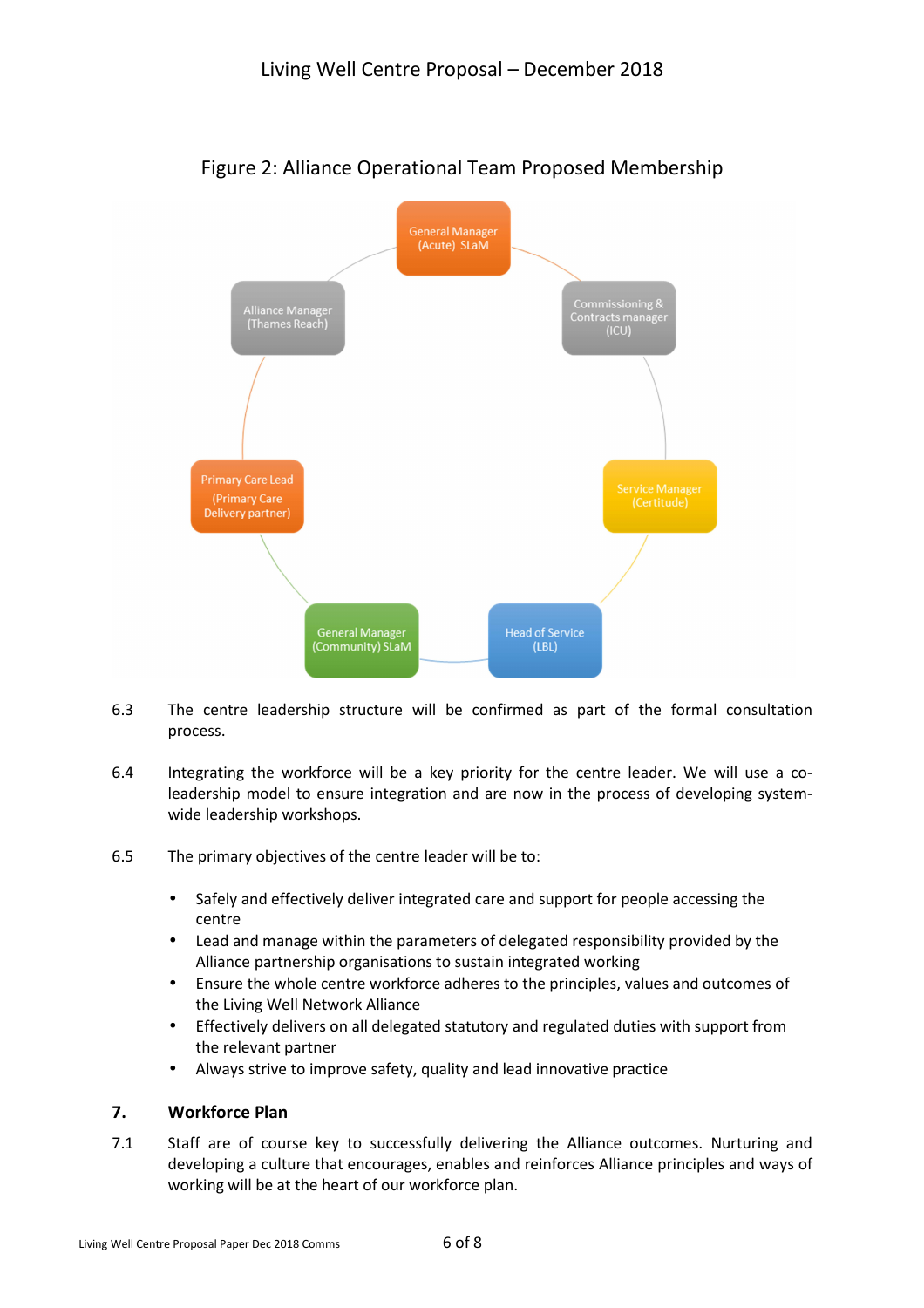- 7.2 To deliver this we are working with Alliance (and Lambeth Together) OD and HR colleagues to develop a number of key work streams:
	- Systems leadership recognising that leaders exist in all part of the system, bringing these leaders together from across Alliance organisations and passing on learning from our own experience in IPSA, the Hub and elsewhere and from the latest co-leadership and followership theories and practice. Initial workshops are being planned for early in 2019.
	- Capability ensuring that staff have the knowledge, skills and attitude that will enable them to do their job safely and effectively whilst meeting the needs of our diverse communities. Face to face elements of this training will allow us to bring together staff from across Alliance organisations.
	- Innovation using QI and similar approaches, with co-production at its heart, we will work to empower and support staff to improve practice quickly and safely.
	- Recruitment and retention developing an approach that seeks to employ the best people, nurtures talent and prioritises people's happiness at work. This will be critical in certain roles that are traditionally hard to fill. We will use the 'Alliance brand' to differentiate Lambeth and emphasise our collaborative, asset-based and people centred approach. Improved job design and greater development and promotion opportunities will also be key factors here.

# **8. Operational and Mobilisation Plan**

- 8.1 In order to operationalize our ambitions for the centres, we will need to move at pace to launch each centre. Due to outstanding issues relating to finalising the primary care platform for the integrated front door, confirming the specification of the voluntary sector offer in the centres and addressing the outstanding contractual issues, we will be phasing the centres; becoming fully operational over quarter one and two of 19/20.
- 8.2 The three months leading up to April 2019 are going to be critical in terms of formal consultation with affected staff, mobilising a phased integration of the voluntary sector posts and merging the three promoting recovery teams with the Borough treatment service.
- 8.3 In quarter four of 18/19, there is an opportunity to prototype the voluntary sector offer in the assessment and liaison service, one promoting recovery team and the Borough treatment service. This will provide important learning for the phasing of the integrated model and will support staff engagement.
- 8.4 From a commissioning perspective, we are working at pace to agree the service specification for the voluntary sector offer in the centres and delivering on the action plan for the primary care platform for the front door. This work will support the development of a plan to inform the procurement process.
- 8.5 It is also proposed that from January 2019 we begin setting up the mobile crisis response service (subject to financial approval) so that this can be operational in a phased form by  $1<sup>st</sup>$ April 2019.
- 8.6 The outreach offer will be subject to a co-production to design the service and will require planning in relation to procurement.